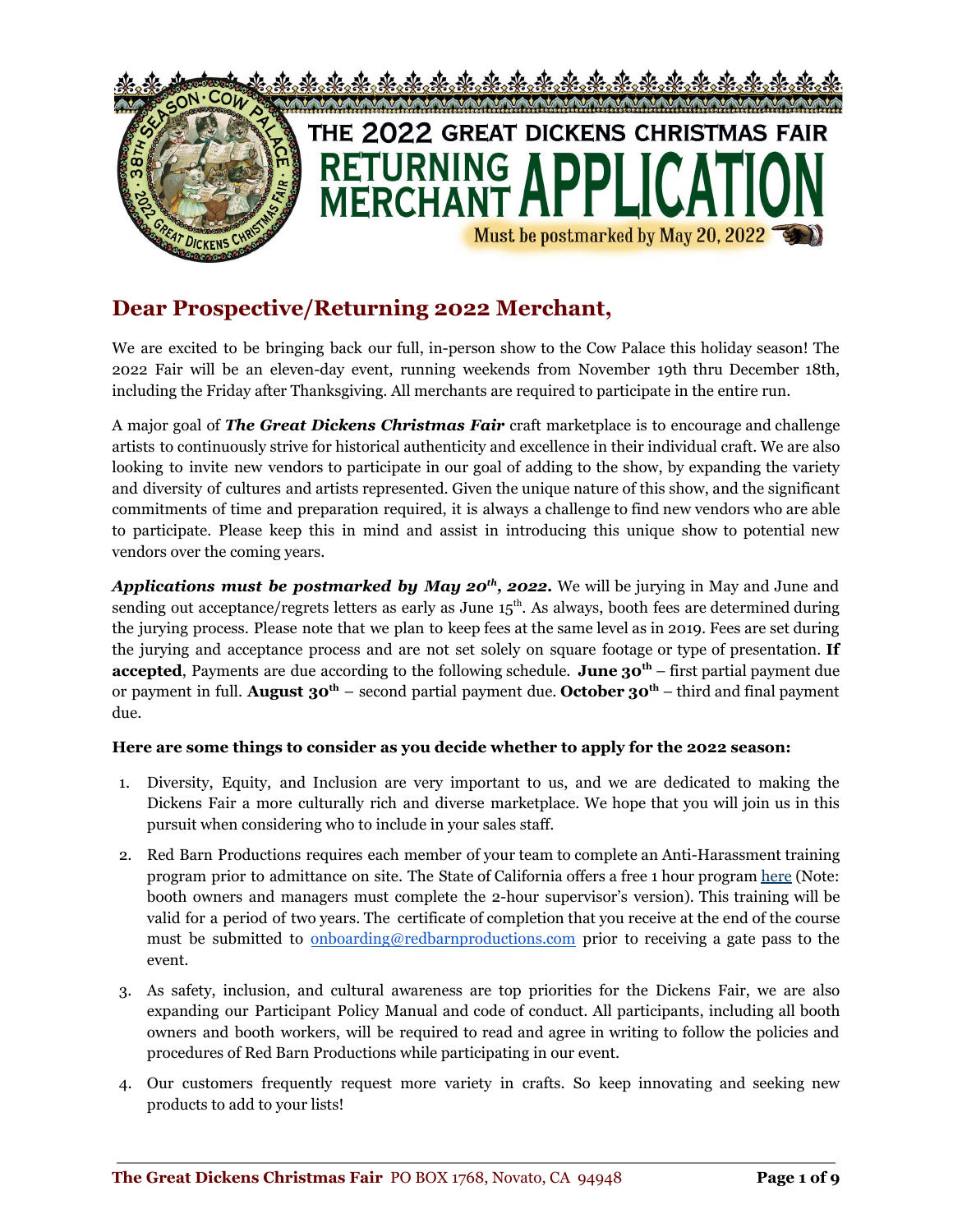

- 5. Carts: If you apply to have a cart in the event, you will be asked to adhere to the original idea of a cart in the streets of London in winter. You will be requested to supply an actual cart, with real or imagined wheels, that will occupy no more than the allocated cart space itself (approximately 4x8 or 6x10, depending on space applied for) with no add-ons. This means no racks placed out in the street, no folding tables, no rugs. You may have a stool, travel trunks, and a mirror. The idea is to look like you could get up and go if the Constabulary moved you along.
- 6. Our goal, as stated in both the application and the contract you sign, is that we seek "one artist/one art" style per booth. That means that if you are a Pewtersmith, we want you to sell primarily pewter, a Potter primarily pottery, a Clothier mainly clothing. We have been phasing out 'emporium stores' and will continue to do so. If you began our event as the creator of a specific art style, please consider going back to that style.
- 7. **No one may sell any item made by anyone not listed on the application and considered into the fees.** If the item is not listed on your application and hand made by YOU, you need to list the artist you want considered, along with their art, and we need samples or photos for approval. You may not take on anything by consignment without prior approval.
- 8. We are not interested in 'crafty' items, only ART.
- 9. We are not interested in ANY sales items purchased out of a catalog.
- 10. As always some merchants will be asked to drop certain products from their applications upon review.
- 11. We will not seek out any former merchants who have not applied or contacted us by the posted deadlines. **If you don't apply, we cannot hold a spot for you!**

Thank you in advance for keeping your booths and their contents **beautiful**, **artistic**, and **authentic** and thank you for your continued interest in our event. We look forward to receiving your application for review.

#### *Leslie Patterson*

Producer | Red Barn Productions Merchant Coordinator | The Great Dickens Christmas Fair **[vendors@dickensfair.com](mailto:Vendors.dickensfair@gmail.com)**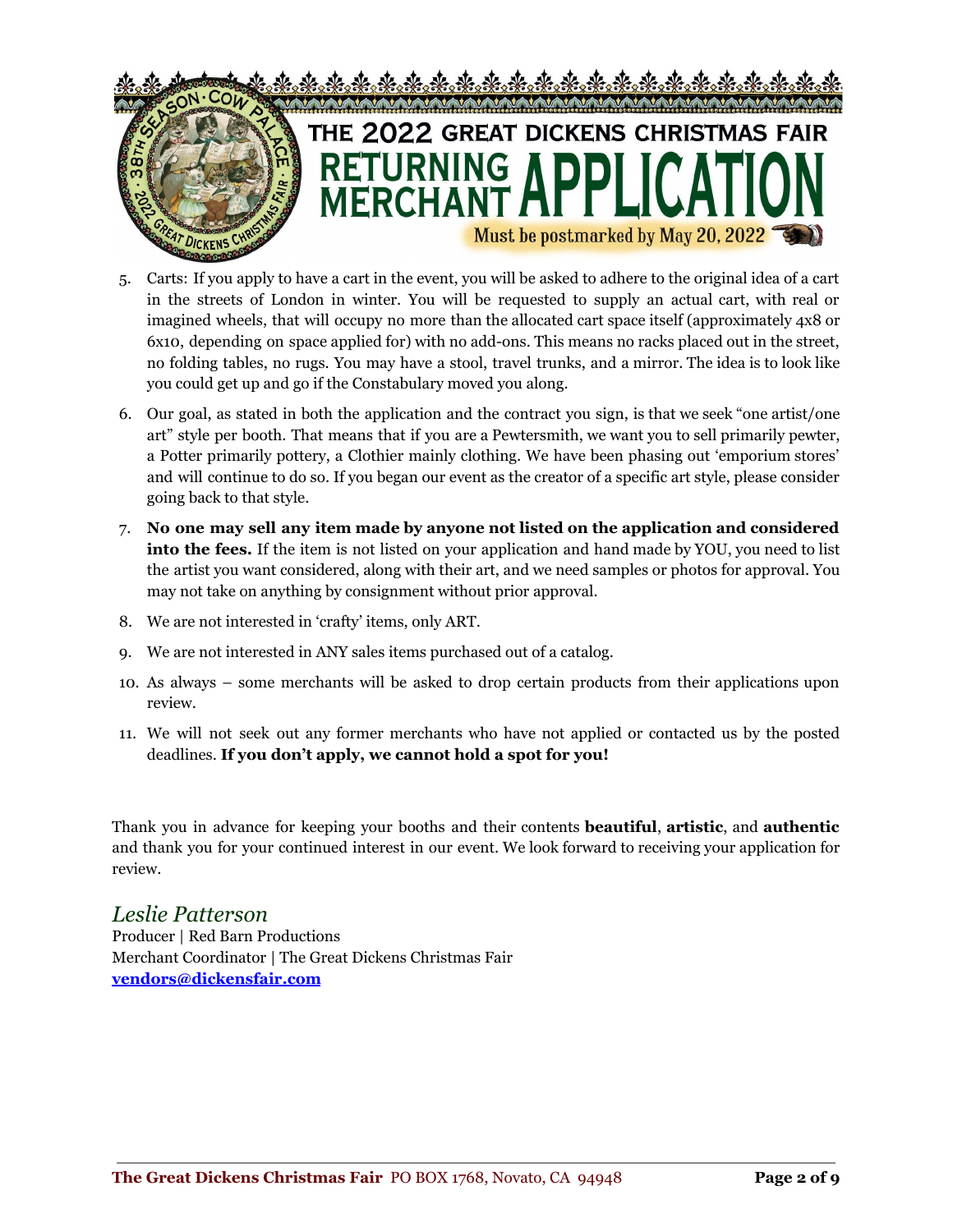

# **HOW TO APPLY**

As a returning merchant, you have the option of applying online! If you would like to submit a physical application instead we are happy to provide you with the 2022 *Returning Merchant Package* as a PDF for you to print at home.

### **Submitting your application online:**

- **1.** Click this link to fill out an application online: [here](https://forms.gle/yV4amiFWseRDhAEn8).
- **2.** Complete the online application and submit. You will receive a confirmation email.
- **3.** Once we receive your application, you will receive an email with a payment link to pay the \$100.00 application fee online.

#### **Application Notes:**

- If you are proposing to sell any new items this year, you will need to send us photos or samples of those items via email or snail mail.
- If your Seller's Permit has changed, you will need to provide us with a copy of your updated permit. Please email to [vendors@dickensfair.com](mailto:vendors@dickensfair.com)
- Make sure all your information is current.
- Once we receive your application, you will receive an email with a payment link to pay the \$100.00 application fee online.
- Once we have received your application fee payment we will determine your acceptance into the Fair and, **if accepted** – you will receive a contract with fee breakdown, which will need to be signed and returned with the first portion of your fees.
- Applications must be postmarked by May 20<sup>th</sup>, 2022. We anticipate sending out acceptances/regrets as early as June 15th.
- Please be prepared to reliably pay your fees on schedule.
- Please fill out the application completely and read all terms and conditions carefully.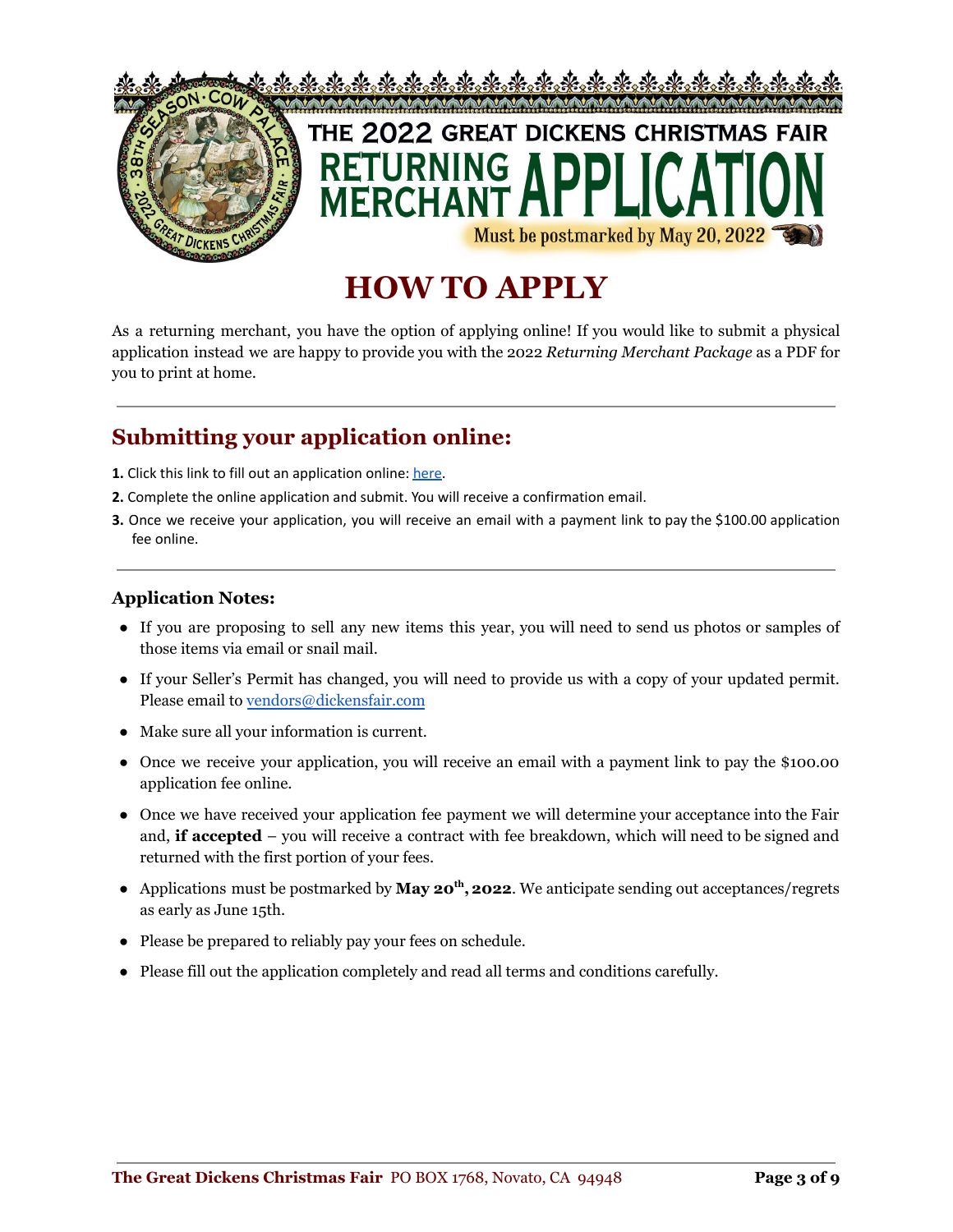

# **GENERAL INFORMATION**

### **Jurying:**

All items will be juried for:

- Quality of craftsmanship
- Uniqueness of design
- Use of materials
- Percentage of handcrafting of wares
- Cultural Diversity
- Demonstration

Items composed of raw materials will be considered of higher quality than assembled or embellished items. **PLEASE NOTE: You will be asked to remove from your booth any item that has not been juried or that was not approved by the jury committee.**

### **Booth Fees/Terms:**

- Level I  $$880-\$1,050$  craft activities, mystics, low-volume crafts, small carts.
- Level II  $$1,050$ - $$1,500$  small booths, average-sized carts.
- Level III  $$1,500 $2,000 average-sized$  booths, high-volume carts.
- Level IV  $$2,000-$3,700+ -high-volume crafts, extra-large spaces, key locations.$

Your fee level will be determined by a combination of factors, including anticipated sales volume and booth size. Fees for shared booths will be determined on a case-by-case basis.

### **Cancellation:**

Red Barn Productions reserves the right to cancel our acceptance of any Merchant for any reason we see fit. This rarely happens, but every now and then we accept more than we can accommodate and need to go back and cancel a Merchant's acceptance. In these cases, any fees previously collected will be refunded.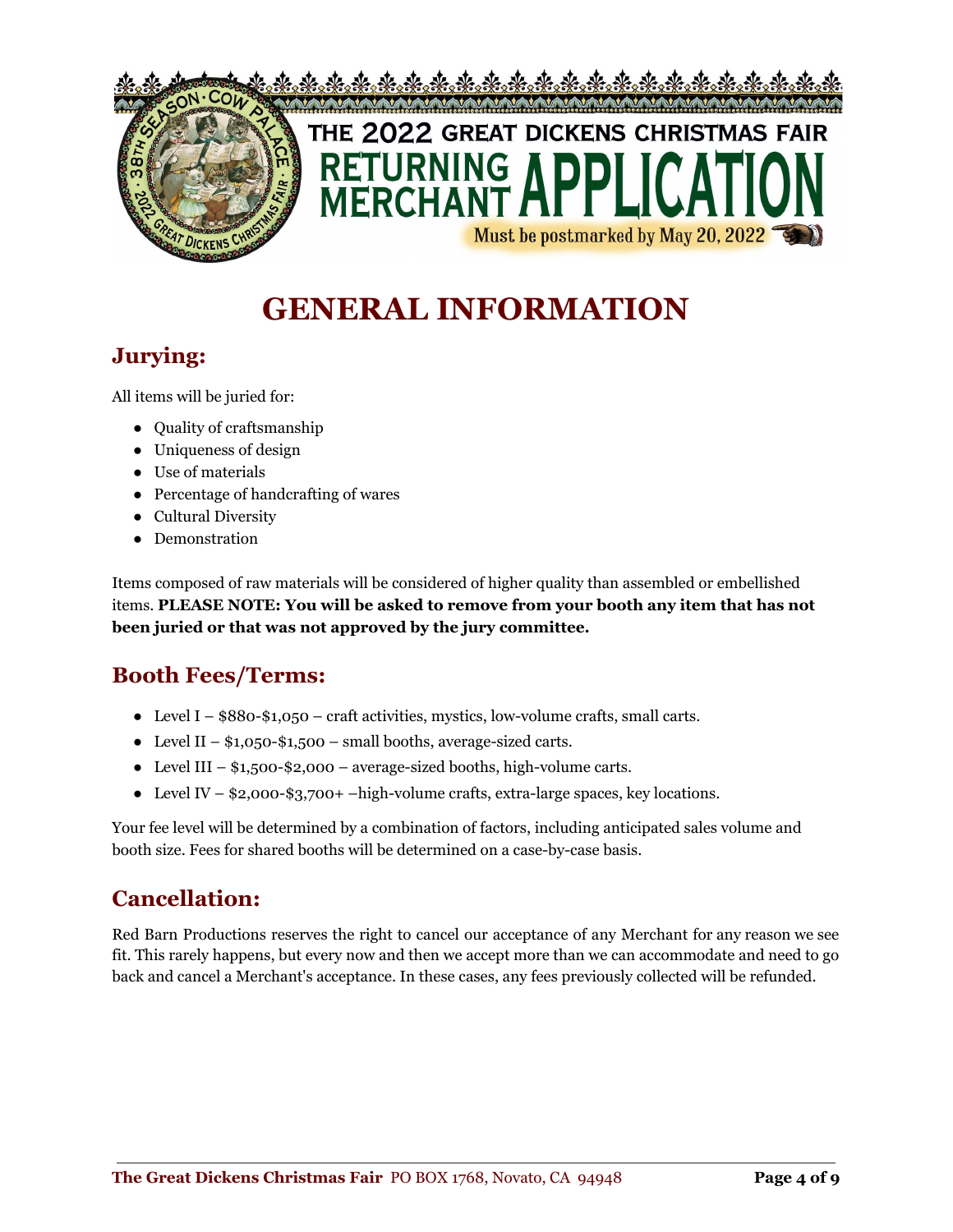

# **THE 2022 SCHEDULE**

| <b>Oct. 29</b> | Load In/Chalk venue; Hiring Day in the South Hall at the Cow Palace                                                   |
|----------------|-----------------------------------------------------------------------------------------------------------------------|
| Oct. 30        | Workshops begin in the South Hall - Cow Palace                                                                        |
| Nov. $5 & 6$   | <b>Onboarding, Merchant Stake-Out, Build in the CP, Workshops continue</b><br>in the South Hall - Cow Palace          |
| Nov. 12        | Build in the CP and Workshops continue in the South Hall - Cow Palace                                                 |
| Nov. 13        | Build continues; Dress Rehearsal at the Cow Palace                                                                    |
|                | NOTE: There will be <b>NO</b> vehicles allowed <b>INSIDE</b> the building until after<br>Dress Rehearsal is concluded |
| Nov. 19 & 20   | <b>FAIR WEEKEND 1 - Opening Weekend</b>                                                                               |
| Nov. 21 - 23   | Cow Palace open Monday thru Wednesday before Thanksgiving (10am-5pm)                                                  |
| <b>Nov. 24</b> | <b>VENUE CLOSED FOR THANKSGIVING</b>                                                                                  |
| Nov. $25 - 27$ | FAIR WEEKEND 2 - Black Friday 3-Day Weekend                                                                           |
| Dec. $3 & 4$   | <b>FAIR WEEKEND 3</b>                                                                                                 |
| Dec. 10 & 11   | <b>FAIR WEEKEND 4</b>                                                                                                 |
| Dec. 17 & 18   | <b>FAIR WEEKEND 5 - Closing Weekend</b>                                                                               |
| Dec. $19 - 23$ | Cow Palace open from 8:00 AM to 6:00 PM for take-down                                                                 |
| Dec. $24 - 25$ | <b>VENUE CLOSED FOR CHRISTMAS (Saturday thru Sunday)</b>                                                              |
| Dec. 26 - 30   | Cow Palace open from 8:00 AM to 6:00 PM for take-down                                                                 |
| Dec. 30th      | TAKE-DOWN/CLEAN-UP DEADLINE BY 6:00 PM                                                                                |

After the second weekend, we will be open at the Cow Palace for deliveries and spruce-ups on Mondays, Thursdays and Fridays from 10 AM until 5 PM. If you need access other than the posted hours, call our site manager and make the request directly. The name and number will be posted.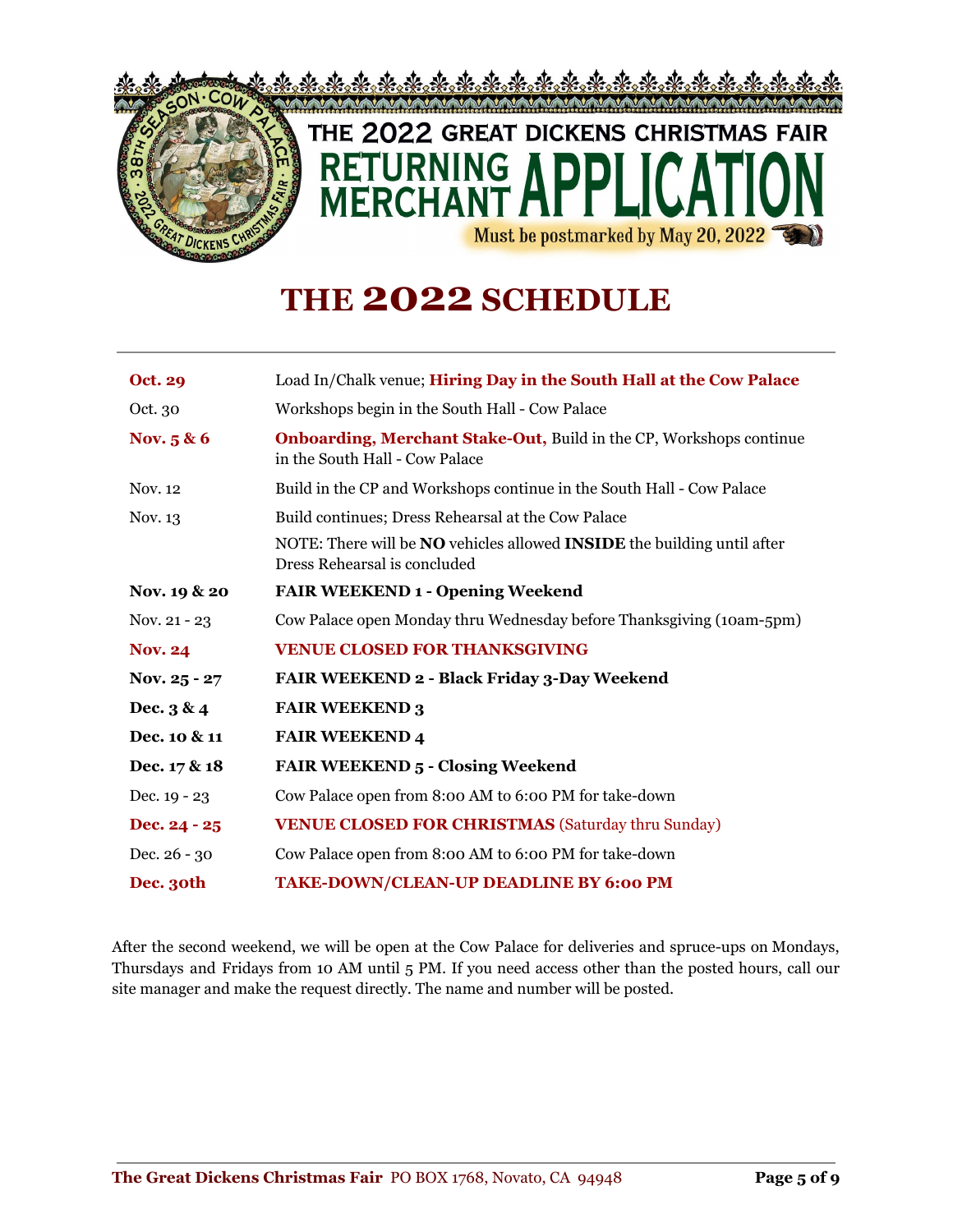

### **MAIL-IN MERCHANT APPLICATION**

If you would like to fill out a hard copy of the application, please fill in the below information and mail to The Great Dickens Christmas Fair PO BOX 1768, Novato, CA 94948.

#### **Merchant Information**

| Last Name:                                            | <b>First Name:</b>        |      |
|-------------------------------------------------------|---------------------------|------|
| Business Name (What is listed on your resale permit): | Booth Name (for Dickens): |      |
| Website URL:                                          |                           |      |
| Home Phone:                                           | Work Phone:               |      |
| Fax:                                                  | Cell:                     |      |
| E-Mail:                                               | Other:                    |      |
| <b>Street Address:</b>                                |                           |      |
| City:                                                 | State:                    | Zip: |
| Seller Permit Number:                                 | City/State of Issue:      |      |
| Craft Type:                                           | Game/Activity Type:       |      |
| Mystic Reading Method:                                | Food Type:                |      |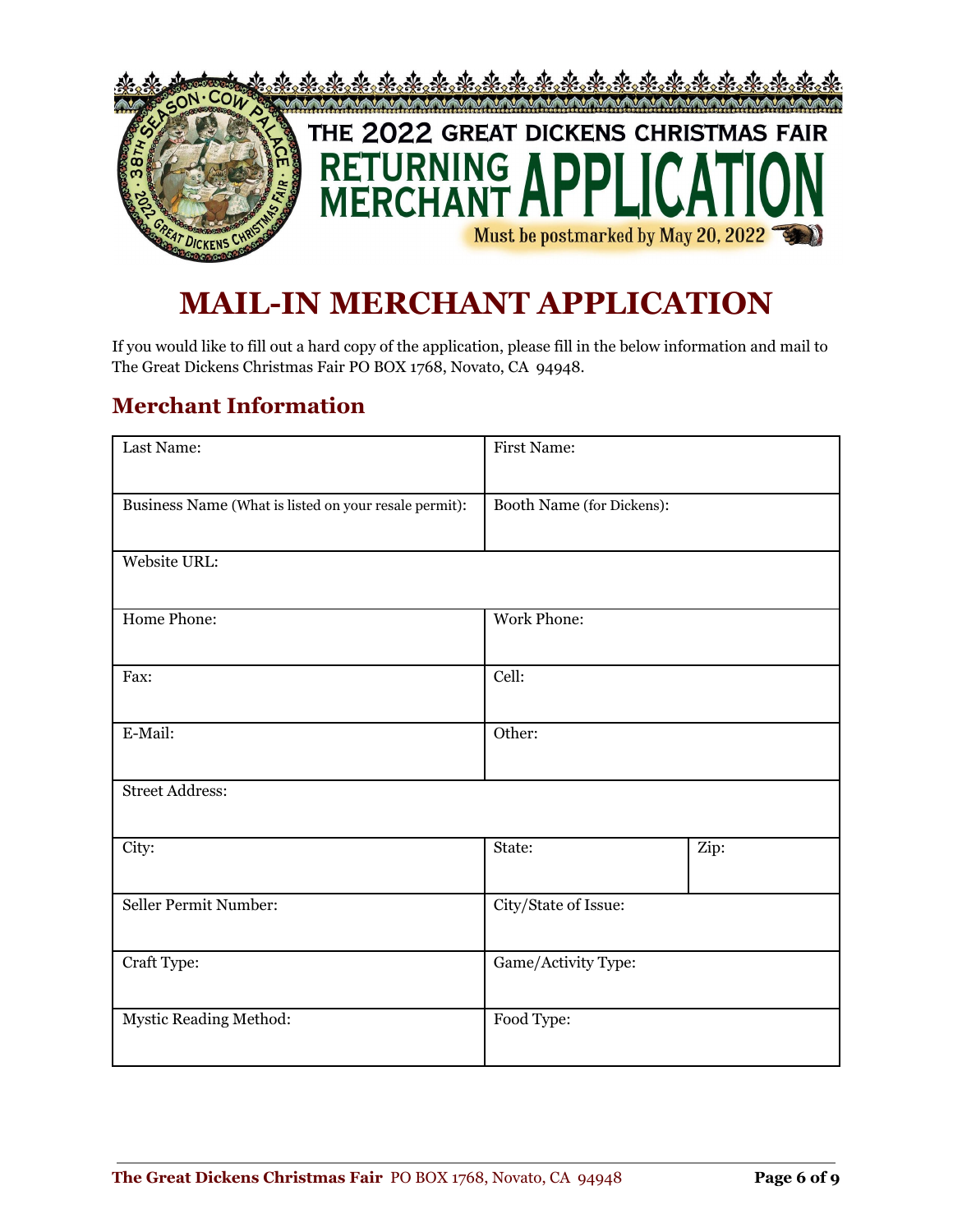

# **The 2022 Great Dickens Christmas Fair**

November 19/20, 25/26/27 and December 3/4, 10/11, 17/18, 2022

**OWNER #1 NAME**:

\_\_\_\_\_\_\_\_\_\_\_\_\_\_\_\_\_\_\_\_\_\_\_\_\_\_\_\_\_\_\_\_\_\_

#### **OWNER #2 NAME**:

\_\_\_\_\_\_\_\_\_\_\_\_\_\_\_\_\_\_\_\_\_\_\_\_\_\_\_\_\_\_\_\_\_\_

| $\Box$ Yes - You will be present on-site for the<br>run of the event (gate pass issued).<br>No - You will NOT be present on-site for<br>the run of the event (no gate pass issued). | $\Box$ Yes - You will be present on-site for the<br>run of the event (gate pass issued).<br>No - You will NOT be present on-site for<br>the run of the event (no gate pass issued). |
|-------------------------------------------------------------------------------------------------------------------------------------------------------------------------------------|-------------------------------------------------------------------------------------------------------------------------------------------------------------------------------------|
| <b>BOOTH MANAGER'S NAME:</b><br>Assumed to be present for the entire run of the event! (gate pass issued)                                                                           |                                                                                                                                                                                     |
| <b>BOOTH NAME:</b>                                                                                                                                                                  |                                                                                                                                                                                     |
| Booth or Cart of these dimensions: frontage<br>1.                                                                                                                                   | X depth                                                                                                                                                                             |

Remember that your total booth dimensions must include seating areas, back/storage room areas, demonstration space, signs, or anything else that is part of your area.

- 2. What percentage of your items for sale are of your own design?
- 3. Do you share a booth with another artist? Who?
- 4. Number of employees (please include yourself): **\_\_\_\_\_\_\_\_** This number should include all employees you are expecting over the entire run of the event.
- 5. Water requested:  $\Box$  Yes  $\Box$  No For what purpose is the water?
- 6. Would you like to be additionally insured through Red Barn Production's Liability Policy for a fee of  $\frac{575.00?}{\text{Yes}}$  No If No, you must provide your own proof of insurance.
- 7. Power is included with your booth fee. **See the electrical [guidelines](https://drive.google.com/file/d/1sUh3SoHHVqfkOfstdx83cyCymj8ZkNL9/view?usp=sharing) for full details.** We are allocating a maximum of 10 amps (1200 watts) per booth. All of this power must be used for lighting. Appliances, such as heaters, hot plates, crock-pots, or coffee pots will not be allowed. Power is limited in the building so the majority of the available power must be devoted to lighting.
- 8. We will be providing wireless internet service to all vendors for Point Of Sale systems only. No streaming services of any kind will be permitted.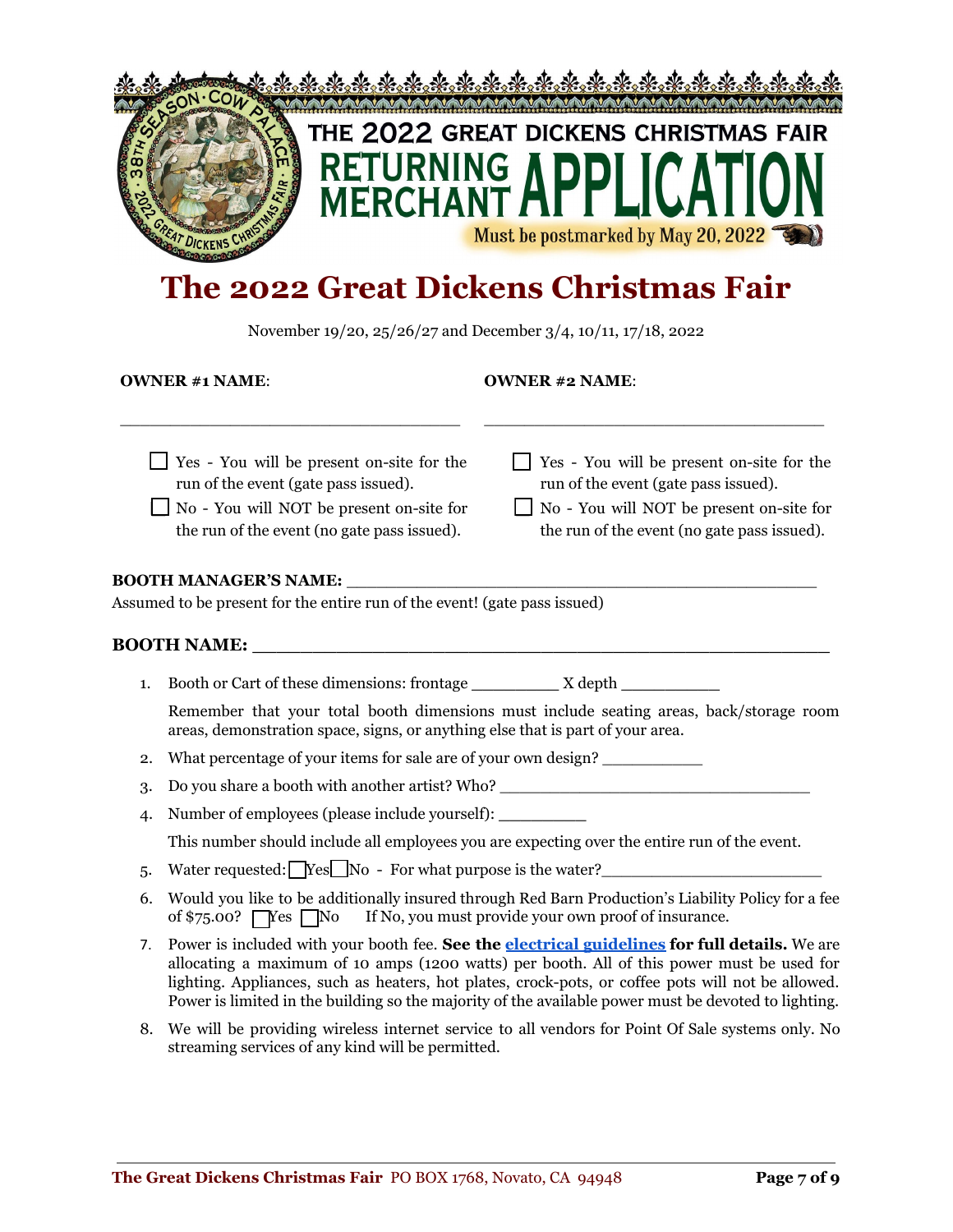

## **CRAFT LIST or CATERER MENU**

Average retail price range for products: **From** \$ \_\_\_\_\_\_\_\_\_\_\_ **To** \$

We are asking you to provide us with a complete product list. Please do not say 'same as last time'. List all items you will sell at *The Great Dickens Christmas Fair.* Only those items listed and approved can be sold. Items not listed may not be sold at the Fair.

- The Fair Producers reserve the right to disallow any item. We will NOT accept items bought from a catalog or outside supplier (without prior approval, and to be re-approved each year). Plastic items, those made of obviously synthetic fabrics, and other items of a strictly contemporary nature or design are not allowed.
- **● Please list the items you will have for sale on the Itemized Sales List (see next page), and notate whether handmade or purchased.**
- You may email your own product list to [vendors@dickensfair.com](mailto:vendors@dickensfair.com) if you have one.

Please sign the below statement:

**I agree to sell/offer only the items listed below at** *The Great Dickens Christmas Fair***. I understand that the Fair Producers may require me to not sell certain items listed, and agree to these conditions.**

\_\_\_\_\_\_\_\_\_\_\_\_\_\_\_\_\_\_\_\_\_\_\_\_\_\_\_\_\_\_\_\_\_\_\_\_\_\_\_ \_\_\_\_\_\_\_\_\_\_\_\_\_\_\_\_\_\_\_\_\_\_\_\_\_\_\_\_\_\_\_\_\_\_\_\_\_\_\_\_\_\_\_\_\_\_

Name: Signature:

Date: